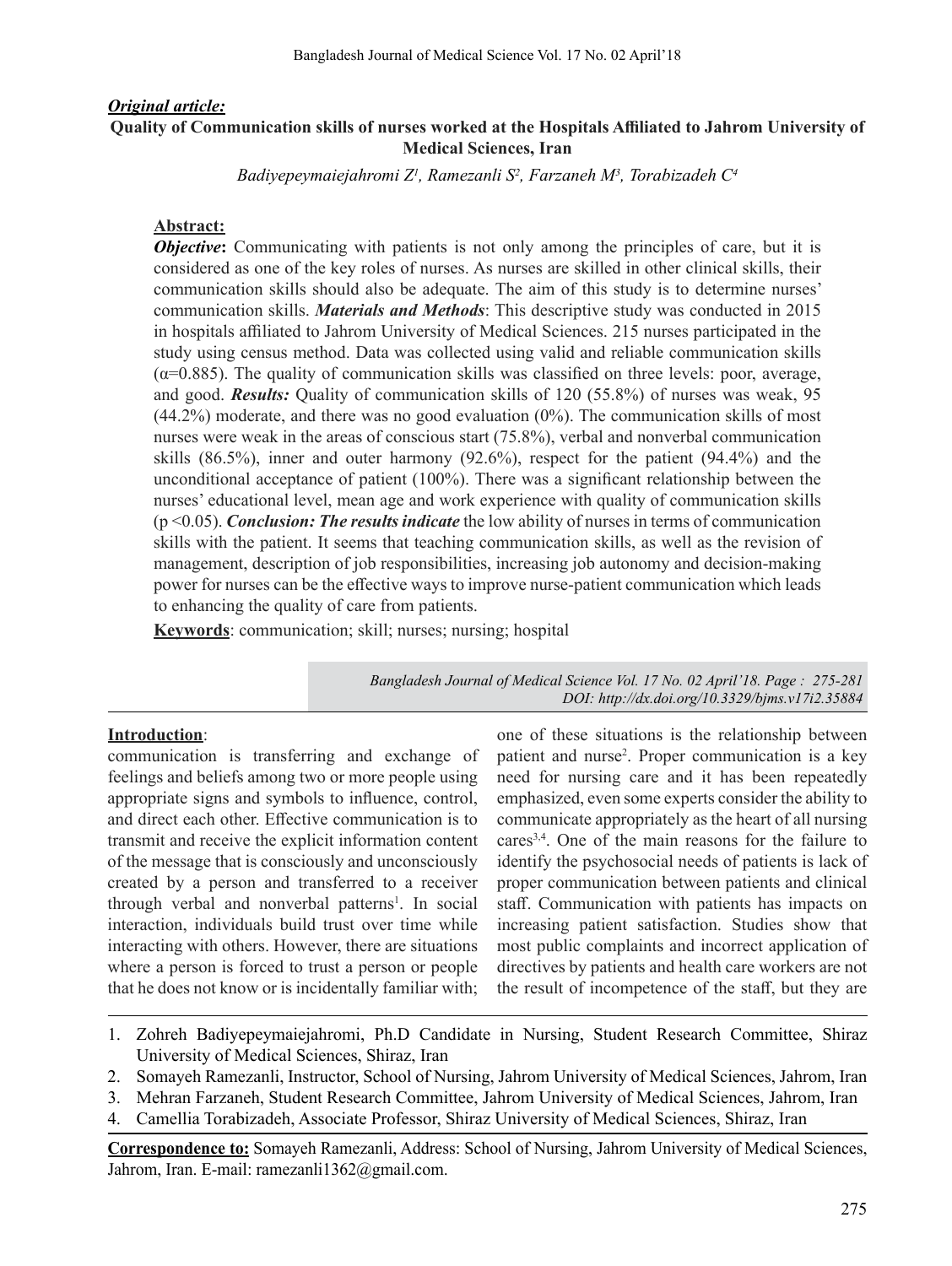due to communication problems. Despite adequate facilities, patients complain of not receiving services because of the lack of respect for them by the medical staff <sup>5</sup> . Communication is a service provider for patients that predicts following the instructions useful for treatment, having regimens and clinical outcomes<sup>6</sup>.

As nurses are skilled in the medical skills they should have enough experience for the other skills<sup>7</sup>. Communication skills are defined as one of the most important features for health workers<sup>8</sup>. Communication skills that are important for nurses include providing information, asking questions, and participation, rapport and cooperation<sup>5</sup>. But nursepatient relationship has been little and nurses have assigned little time to talk with patients<sup>9</sup>. In a study by Macdonald et al. (2013) patients also stated that their contact with nurses is much greater than other medical professionals but the consultation given by nurses is mostly based on their professional plan not what the patients might need<sup>10</sup>. In a study by McCabe on the experiences of patients about nurses, patients emphasized on lack of communication, cooperation, empathy, and nurse-patient relationship<sup>11</sup>. Rostami et al. conducted a study titled "Communication Skills of nurses in the viewpoint of hospitalized patients", and found that the nurses had poor performance at communication skills $12$ .

A review of studies show that nurses' communication skills has not been studied widely and few studies have examined this issue; while recognizing the present situation is very important. On the other hand, the used questionnaire assesses the main dimensions of communication skills separately and identifies the strengths and weaknesses of communication skills of nurses. A communication skill is one of the issues that even as a basic principle can cover and compensate a lot of obstacles and other shortcomings. It is therefore expected that nurses have enough communication skills as other clinical skills. Since the researchers have observed and experienced the importance of communication in the treatment and care of patients, they attempted to examine nurses' communication skills based on the views of nurses in order to take necessary actions and address this problem.

# **Materials and Methods**:

This descriptive study was conducted in 2015 in hospitals of Jahrom University of Medical Sciences. The research was done at Peymanieh and Motahari hospitals which are affiliated to Jahrom University of Medical Sciences in Fars province in Jahrom city, Iran.

The study population included all nurses working in Peymaniyeh and Motahari hospitals (250 nurses). Nurses were enrolled in the study using census method and participated in the study with informed consent. The questionnaires which were partially completed were eliminated, and finally 215 questionnaires were analyzed (the Response rate was 86%).

Data were gathered using a questionnaire by Javaher et al. including 28 items on skills of communication with patients<sup>13</sup>. This questionnaire has  $5$  domains "conscious start" (3 items), "verbal and non-verbal communication skills" (9 items), "internal and external coordination" (6 items), "respect for the patient" (5 items), and "unconditional acceptance of patient" (5 items). Responding to the question was based on a Likert scale (always, usually, sometimes, often, rarely, never) with score from 5 to 1. The level of communication skills is specified based on the score obtained, i.e. less than 50% of total score (score less than or equal to 56) was considered as poor communication skills, between 50 and 75% (score 57-84) as average, and more than 75 percent (85-112) as good communication skills.

The psychometric analysis of questionnaires was done through all stages of formal validity (qualitative and quantitative), qualitative and quantitative content validity by measurement of CVR and CVI. Internal consistency have been confirmed with Cronbach's alpha reliability test ( $\alpha$  =0.885) and split-half method  $(r = 0.73)^{13}$ .

Institutional review board (IRB) authorization was gained from the Human Subjects Committee at the Jahrom University of Medical Sciences in Iran. After approval of the research project and receive Ethics Committee code, letters from IRB of Jahrom University of Medical Sciences were presented to relevant officials at the hospitals. Then, the questionnaires were distributed and completed at the presence of researcher assistant in different working shifts of the nurses. Researcher assistant distributed the whole questionnaires and nurses filled them without the supervision of researcher.

Upon completion of sampling and data collection, data were imported to SPSS.v.16 and descriptive statistical tests like frequency, percentage, mean, standard deviation and analytical tests such as t-test, analysis of variance (Anova) were run to analyze the data.

**Results**: The mean age and work experience of nurses were  $7.02 \pm 31.95$  and  $6.21 \pm 7.68$ , respectively. Most of nurses were female (59.5%) and undergraduates (80.5%). (Table 1)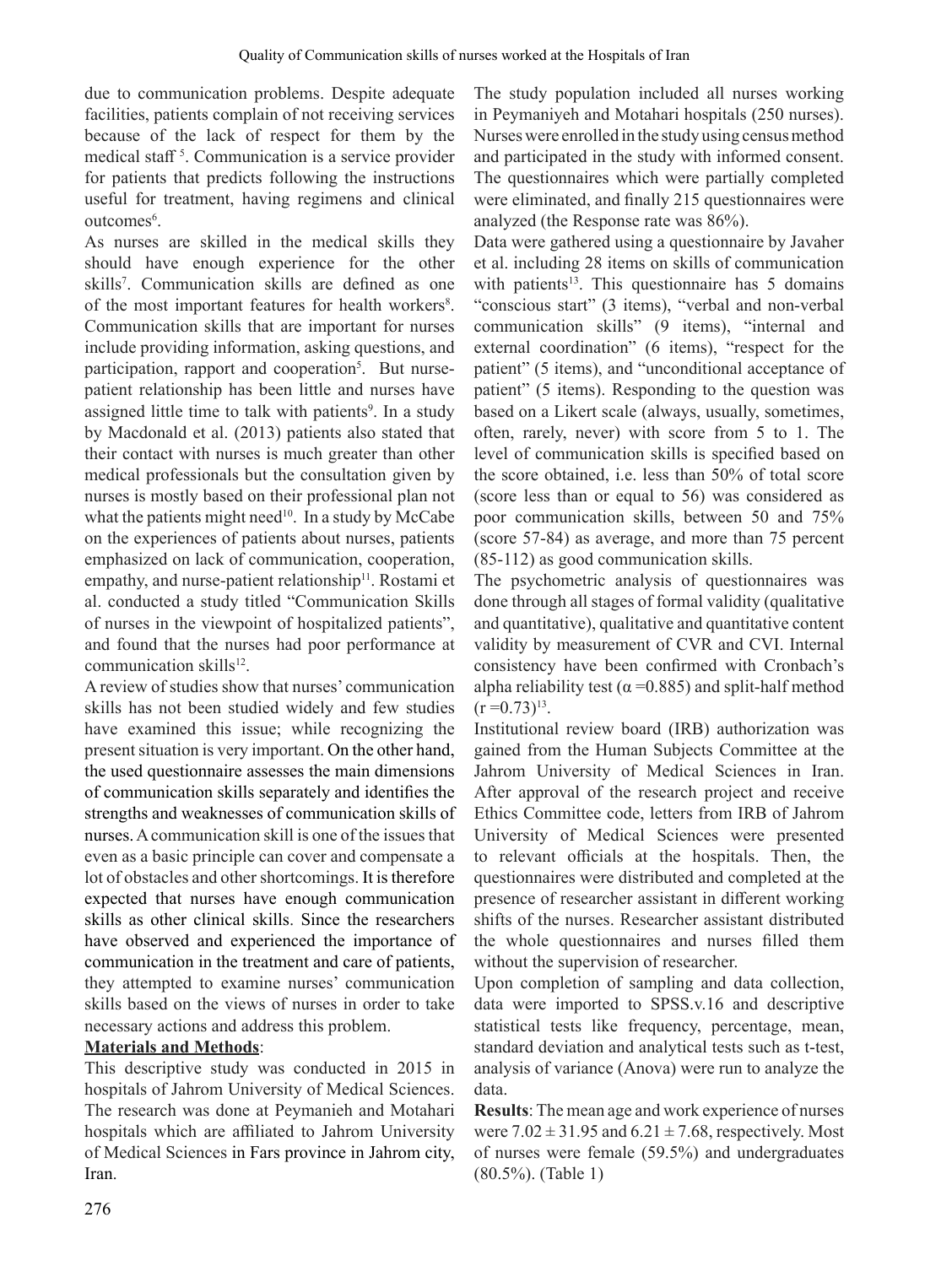| $N(\%)$   | Variables                        |              |  |  |
|-----------|----------------------------------|--------------|--|--|
| 87(40.5)  | Male                             | Gender       |  |  |
| 128(59.5) | Female                           |              |  |  |
| 70(32.6)  | Internal                         | Ward of work |  |  |
| 75(34.9)  | Surgical                         |              |  |  |
| 39(18.1)  | Emergency                        |              |  |  |
| 31(14.4)  | Critical care                    |              |  |  |
| 6(2.8)    | Diploma and<br>Associate Diploma |              |  |  |
| 173(80.5) | Bachelor of Science              | Education    |  |  |
| 36(16.7)  | Master of Science                |              |  |  |

**Table 1. Demographic characteristics of nurses**

**Table 2. Nurses' viewpoints on the quality of nurses' communication skills**

| Poor<br>$N(\%)$ | Average<br>$N(\%)$ | Good<br>$N(\%)$ | Communication<br>skills<br>questionnaire             |
|-----------------|--------------------|-----------------|------------------------------------------------------|
| 120(55.8)       | 95(44.2)           | 0(0)            | <b>Total</b><br>communication<br>skill               |
| 163(75.8)       | 49(22.8)           | 3(1.4)          | Area of conscious<br>start                           |
| 186(86.5)       | 29(13.5)           | 0(0)            | Area of verbal and<br>non-verbal skills              |
| 199(92.6)       | 16(7.4)            | 0(0)            | Area of internal<br>and external<br>coordination     |
| 203(94.4)       | 12(5.6)            | 0(0)            | Area of respect<br>for the patient                   |
| 215(100.0)      | 0(0)               | 0(0)            | Area of<br>unconditional<br>acceptance of<br>patient |

Quality of communication skills of 120 (55.8%) of nurses was weak, 95 (44.2%) moderate, and there was no good evaluation (0%). The communication skills of most nurses were weak in the areas of conscious start (75.8%), verbal and nonverbal communication skills (86.5%), internal and external coordination (92.6%), respect for the patient (94.4%) and the unconditional acceptance of patient (100%). (Table 2)

Spearman test showed that the mean age of patients and the work experience of nurses had a significant inverse correlation with nurses' communication skills and the areas of conscious start, and internal and external coordination ( $p \le 0.05$ ). (Table 3)

| Age      |         |          | Work experience | Demographic variables                         |
|----------|---------|----------|-----------------|-----------------------------------------------|
| r        | p-value | r        | p-value         | Communication skills                          |
| $-0.192$ | 0.005   | $-0.184$ | 0.007           | Total communication skill                     |
| $-0.242$ | P<0.001 | $-0.227$ | 0.001           | Area of conscious start                       |
| $-0.131$ | 0.055   | $-0.120$ | 0.08            | Area of verbal and non-verbal<br>skills       |
| $-0.172$ | 0.012   | $-0.164$ | 0.016           | Area of internal and external<br>coordination |
| $-0.032$ | 0.642   | $-0.041$ | 0.545           | Area of respect for the patient               |

|  | Table 3. The relationship between the quality of nurses' communication skills with age and work experience |
|--|------------------------------------------------------------------------------------------------------------|
|  |                                                                                                            |

Chi-square test showed that the nurses'level of education and quality of communication skills (poor, average, good) had a significant relationship ( $p \le 0.05$ ). (Table 4)

 $-0.125$  0.068  $-0.123$  0.071 Area of unconditional acceptance

of patient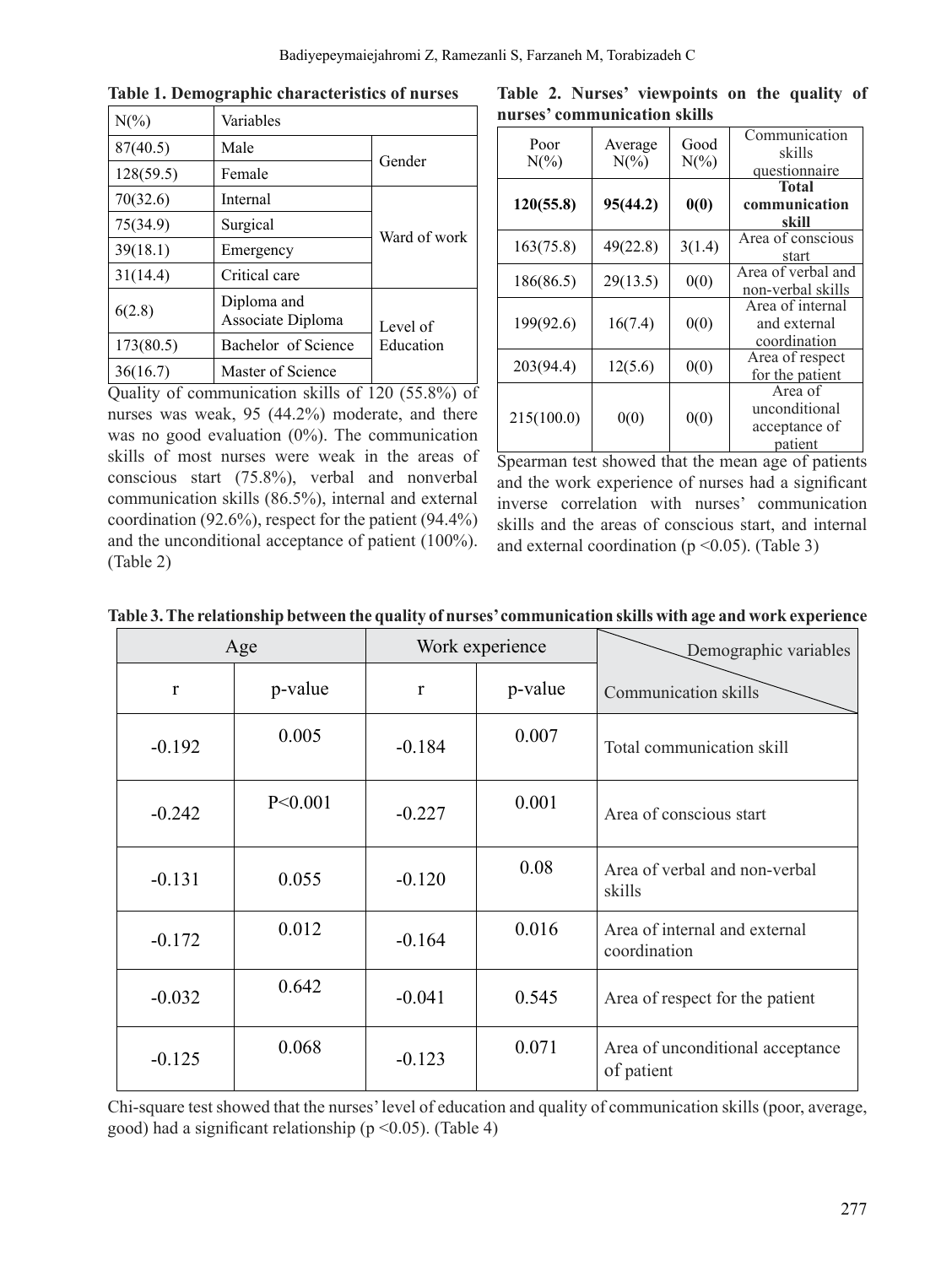| <b>Sex</b> |                | Ward of work             |         | Educational level      |       |         | Demographic variables    |        |                                                |
|------------|----------------|--------------------------|---------|------------------------|-------|---------|--------------------------|--------|------------------------------------------------|
| p-value    | df             | value                    | p-value | $\mathrm{d}\mathbf{f}$ | value | p-value | df                       | value  | Communication skills                           |
| 0.663      | 1              | 0.190                    | 0.110   | 3                      | 6.035 | 0.008   | 3                        | 11.904 | Total communication skill                      |
| 0.663      | $\overline{2}$ | 0.913                    | 0.376   | 6                      | 6.436 | 0.538   | 6                        | 50.047 | Area of conscious start                        |
| 0.480      | 1              | 0.498                    | 0.498   | 3                      | 2.379 | 0.315   | 3                        | 3.542  | Area of verbal and non-verbal<br>skills        |
| 0.435      |                | 0.609                    | 0.367   | 3                      | 3.162 | 0.481   | 3                        | 2.468  | Area of inner and outer harmony                |
| 0.489      | 1              | 0.480                    | 0.113   | 3                      | 5.965 | 0.780   | 3                        | 1.090  | Area of respect for the patient                |
|            | -              | $\overline{\phantom{0}}$ |         | -                      |       |         | $\overline{\phantom{a}}$ |        | Area of unconditional acceptance<br>of patient |

**Table 4. The relationship between the quality of nurses' communication skills and the variables of gender, educational level, and ward of work**

# **Discussion**:

this study was conducted from the perspective of nurses in which the quality of nurses' communication skills was reported as average and poor and not good at all. However, nurses working in intensive care units of Urumia hospitals evaluated their communication with patients as good. The majority of nurses had good level of performance in verbal and nonverbal communication and, there was no statistically significant difference between educational and noneducational hospitals. The researcher has pointed that the ideal situation may be because the number of patients in intensive care units is less than the public ward and nurses have more time to communicate with their patients<sup>1</sup>. In this study, only 14% of nurses were working at intensive care unit.

The results found by Neishaboori et al., showed that the quality of nursing care in the communicative aspect was good in the view of 56.8% of nurses, but 24.7% of patients have reported the situation as favorable; hence, there was a statistically significant difference between nurses and patients views<sup>14</sup>. In other studies that assessed the quality of nurse's communication skills according to the patients, the situation is not favorable<sup>12,15</sup>. Macdonald et al. showed that although the initial consultation with nurses was routinely done more than consulting with other health professionals, but it was performed largely based on the clinical agenda of nurses than what patients tended to know more. In such a situation, although the organization's objectives may be met but patients feel that their priority is not given much importance. And both nurses and patients feel overwhelmed by the volume of information associated with a mismatch in expectations report $10$ . In fact, the principles of effective communication

and close nurse-patient relationship is based on the assumption that nurses can understand the patient's desires and personal experiences and be aware of it, and only through proper and effective communication with patients can give them the opportunity for asking their questions, speaking their concerns and desires to the nurses. In addition, a warm behavior with empathy can give the patients energy and decrease concerns about a patient's tolerance, anxiety, pain and suffering<sup>12</sup>.

In this study, most nurses have poor quality communication skills in five areas of the conscious, verbal and non-verbal skills, internal and external coordination, respect for the patient and the unconditional acceptance of patient. The results indicated that patients rarely expressed their concerns and feelings directly and spontaneously, but instead they indirectly speak of the signs that makes them worried. This suggests that patients who are most in need of emotional support, does not explicitly refer to this need, but imply it through the expression of symptoms. One of the core skills of nurses is to recognize the symptoms which are clinically associated with the disease in patients but are not expressed directly by patients<sup>16</sup>.

Sorting the patients' symptoms may lead to the identification of patients who are in need of emotional support. On the other hand, ignoring such symptoms may prevent them from receiving necessary care. In most cases, it is observed that nurses neglected the social and emotional needs of patients <sup>17,18</sup>. However, due to having a close contact with patients and the scientific medical and practical skills and knowledge, through proper communication with the patient and his/ her family, nurses can play an important role in changing patients' views toward the disease and self-care<sup>19</sup>.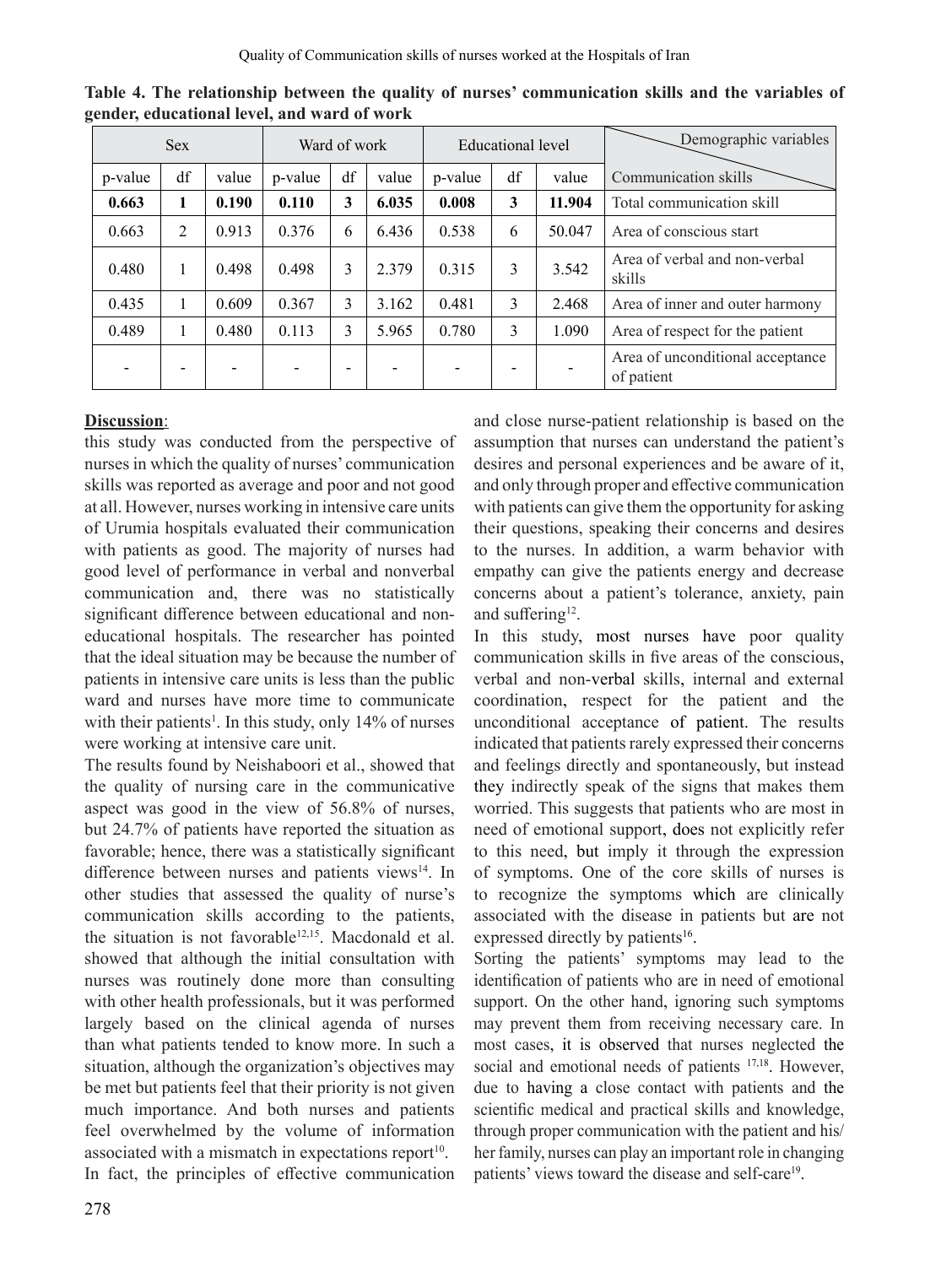Based on the results of McCabe, nurses can maintain good communication with patients through a Patient-Centered approach not a function-oriented one<sup>11</sup>. The job overload and lack of time are often cited as the reasons for not establishing a patientcentered communication. But patient-centered communication is not time-consuming and its most important principle indicates that nurses should be willing to listen to patients rather than provide solutions for them<sup>20</sup>.

In this regard, Talseth et al., acknowledge that nurses accept patients in vulnerable situations with their perceptions, fears and concerns without judging them<sup>21</sup>. In a study by Sadala et al., titled as "understanding the hemodialysis patients in a nursepatient relationship during hemodialysis", findings suggest that the effective communication and development of a mutual relationship with patients is very important in working with patients. Improving nurses' communication with the aim of adapting to the characteristics, constraints and specific needs of each patient is significant to achieve better results<sup>22</sup>. However, it seems that in the past few decades, the organization's strategy in nursing perpetuated the notion that patient-centered communication is not supported by managers and should be avoided to prevent stress<sup>11</sup>.

The findings of Khatib Zanjani and Moharreri' study showed that 64% of nurses admitted to have poor knowledge of oral communication skills, 36% average, and none evaluated themselves as strong. It shows that even many educated nurses with bachelor's and master's degrees have weakness and lack of confidence in relation to effective communication skills 23. In another study, most of the subjects (75.7%) reported lack of the skills and knowledge of nurses as the most important barriers to effective communication with patients<sup>24</sup>. The results show that physicians also need to learn the basic fundamental skills like interpersonal skills of doctors and patients (including greeting, active listening, empathy, respect) and advanced skills of communication<sup>25</sup>.

However, it should be noted that effective communication is achieved when the treatment team obtains communication skills and more importantly, uses these skills in practice, i.e. having the knowledge of how to communicate is not enough $19$ .

Rask et al., in a study tried to determine the effect of educational intervention on promoting skills of nurse-patient relationship by holding a twoday program (33 hours) in cancer clinic. Training

communication skills to nurses was not effective on the promotion of patient-nurse communication processes<sup>26</sup>. But the results of Roter et al., showed a significant correlation between communication skills training courses for the medical staff and increased communication skills among them; these skills were also effective in increasing patient satisfaction <sup>27</sup>. Hop's study supported and confirmed the feasibility, functionality, and the effectiveness of communication skills multi-level trainings and speech language pathology of nurses working in intensive care units<sup>28</sup>. Hence, the type of training has an impact on the outcome, including increased communication skills and patient satisfaction. In some cases nurses have good communication skills with patients, but due to lack of organizational support and no encouragement do not adopt it and prefer task-oriented procedures as a protective mechanism against emotional aspects or supportive of their work $11$ .

Among nurses, there was a significant relationship betweeneducationlevelandqualityofcommunication skills (poor, average, good). But in the study of Urumia there is no significant relationship between verbal and nonverbal communication of nurses with their educational level<sup>1</sup>.

In this study, the age and quality of nursing care had a statistically significant inverse relationship with communication skills. Barati et al., also found that age was one of the factors related to communication skills, i.e. the level of communication skills declined with increasing age<sup>29</sup> that is consistent with the present study. But in the study by Hemmati Maslakpak et al.,  $<sup>1</sup>$  and Khatib Zanjani et al.,<sup>23</sup> there was no significant</sup> relationship between communication skills with age and experience. It is expected that with increasing age and more experience that one acquires in dealing with different patients, the communication skills are improved.

Among the limitations of this study was evaluating the communication skills of nurses only from the perspective of nurses, while other assessment methods, such as assessments by supervisors, coworkers and patients has not been used. The use of other methods of evaluation and comparison of their results with each other is recommended. Samples were also limited to the two hospitals; hence, one should be cautious in generalizing the results. Another is non-random sampling and cross-sectional data.

These findings provide an opportunity for nurses to reflect on their everyday work, develop waysin which patients might be approached differently and allow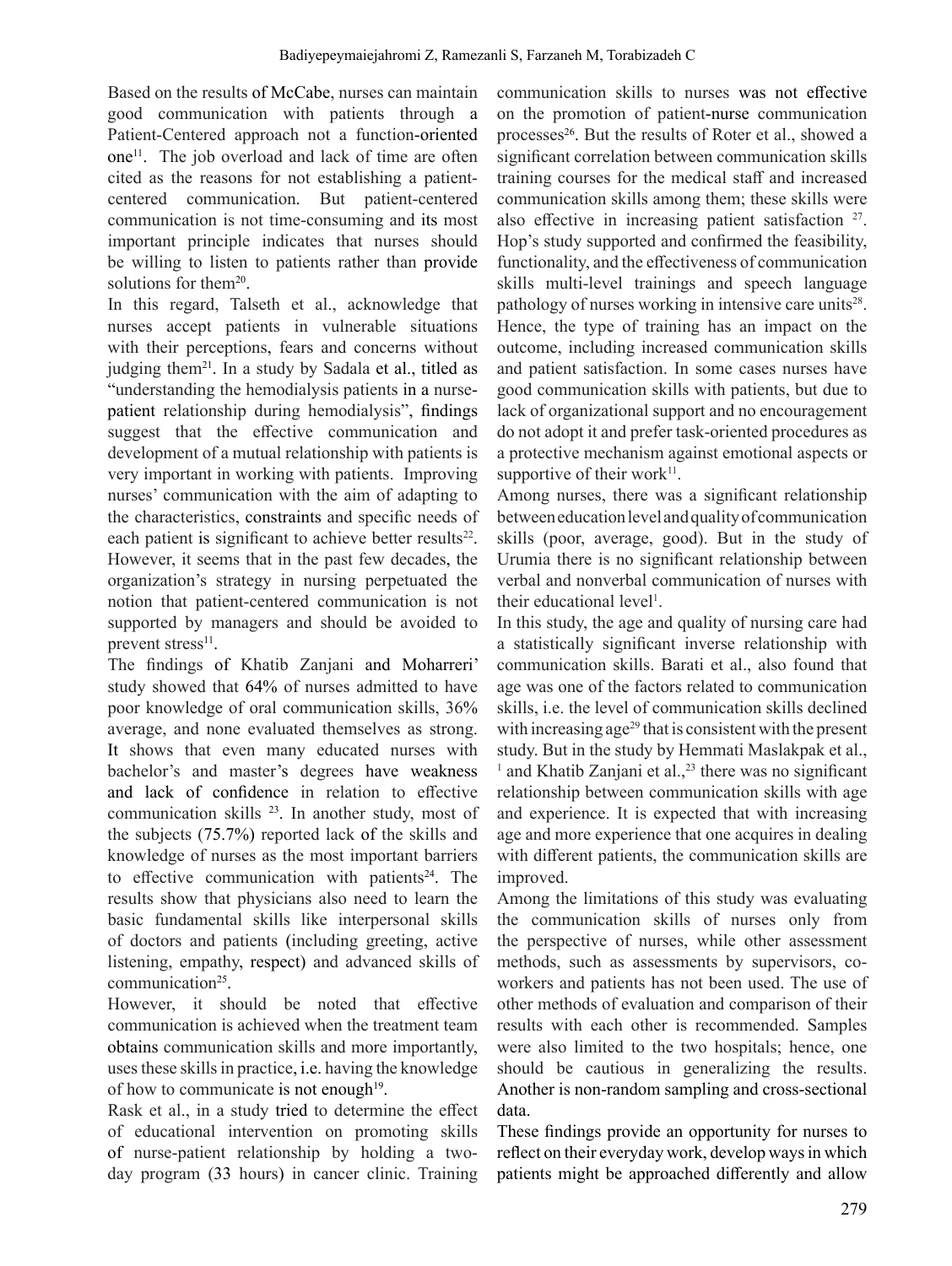them to communicate more properly with patients. It can be used by the clinical nursing managers to improve the quality of nursing communication skills. Future research should identify interventions and training methods to improve communication skills.

**Conclusion**: The results indicate the low ability of nurses in terms of communication skills with the patient. It seems that teaching communication skills, as well as the revision of management, description of job responsibilities, increasing job autonomy and decision-making power for nurses can be the effective ways to improve nurse-patient communication which leads to enhancing the quality of care from patients. It also seems essential that the authorities and nursing educators also change the existing programs and put more emphasis on improving the communication skills of nursing students in the academic and clinical areas in an objective way, as to take effective steps to improve the communication skills of future nurses.

# **Acknowledgment**

**This paper presents** the results of a research project approved by the Jahrom University of Medical Sciences, Ethics Committee code of JUMS. REC.1393.124. Hereby, the authors give their thanks to all patients who participated in the study, and appreciate the help of the Vice-Chancellor of Jahrom University of Medical Sciences who arranged for financial support of this project.

#### **References:**

- 1. Hemmati Maslakpak M, Sheikhbaklu M, Baghaei R, Sheikhi N. Study the performance of nurses communication with patients in special education and non-teaching hospital, Urmia. *The Journal of Urmia Nursing and Midwifery Faculty*. 2012; **10**(2): 286-294.
- 2. Feizi A, Mohammadi R, Nikravesh M. Factors causing patients trust in nurse from patients perspective. *JIUMS.*2006; **13(**52): 177-187.
- 3. Zamani A, Shams B, Moazzam E. Communication skills training for physicians as a strategy for enhancing patients' satisfaction: a model for continuing education. *Iranian Journal of Medical Education*. 2004; **4**(1): 15- 20.
- 4. BowlesN,MackintoshC,TornA.Nurses'communication skills: an evaluation of the impact of solution focused communication training. *J Adv Nurs.* 2001; **36(**3): 347- 54.
- 5. Frahani M. Kashaninia Z, Hoseini MA, Biglorian A. Impact of training communication skills to nurses on

Patients satisfaction with nurse-patient relationship. Iranian Journal of Nursing Research. 2007; 1(2) 47-54.

- 6. Leite RC, Makuch MY, Petta CA, Morais SS. Women's satisfaction with physicians' communication skills during an infertility consultation. *Patient Education and counseling*. 2005;**59**(1):38-45.
- 7. Mirhaghjou SN, Nayebi N, Majd Teymouri R, Kazemnejad LE. Communication skills and related factors within patient by nursing student. *Holistic Nursing and Midwifery Journal.* 2015**; 25**(76): 93-101.
- 8. Mehrshadian M, Valaiee N, Abzan S, Ramezani G, Farhangi AA, Dadgaran M, et al. Communication skills of dentist faculty members of Islamic Azad University based on a student survey and its relation with faculties evaluation by students. *Journal of Medical Education.*  2007; **11**(3&4): 91-95.
- 9. Azimi Lolaty H, Ashktorab T, Bagheri Nesami M, Bagherzadeh Ladari R. Experience of Professional Communication among Nurses Working in Educational Hospitals: A Phenomenological Study. *J Mazand Unive*